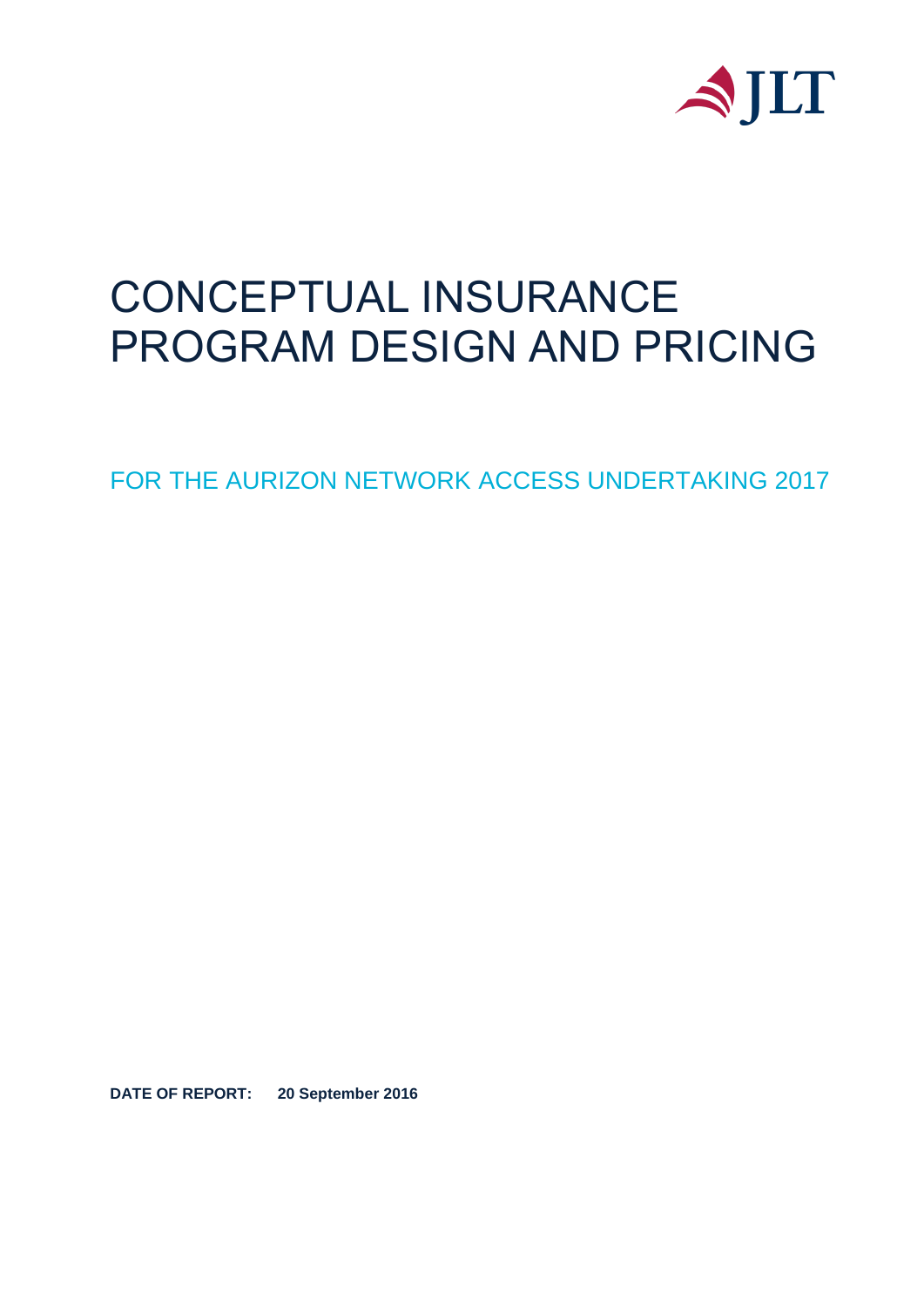

JLT is one of the world's largest providers of insurance and employee benefits related advice, brokerage and associated services. Our client proposition is built upon our deep specialist knowledge, client advocacy, tailored advice and service excellence. Together, we place our clients first, champion innovative thinking and expect to be judged on the results we deliver.

JLT owns offices in 40 territories with some 10,000 employees, supported by the JLT International Network, enabling us to offer risk management and employee benefit solutions in 135 countries.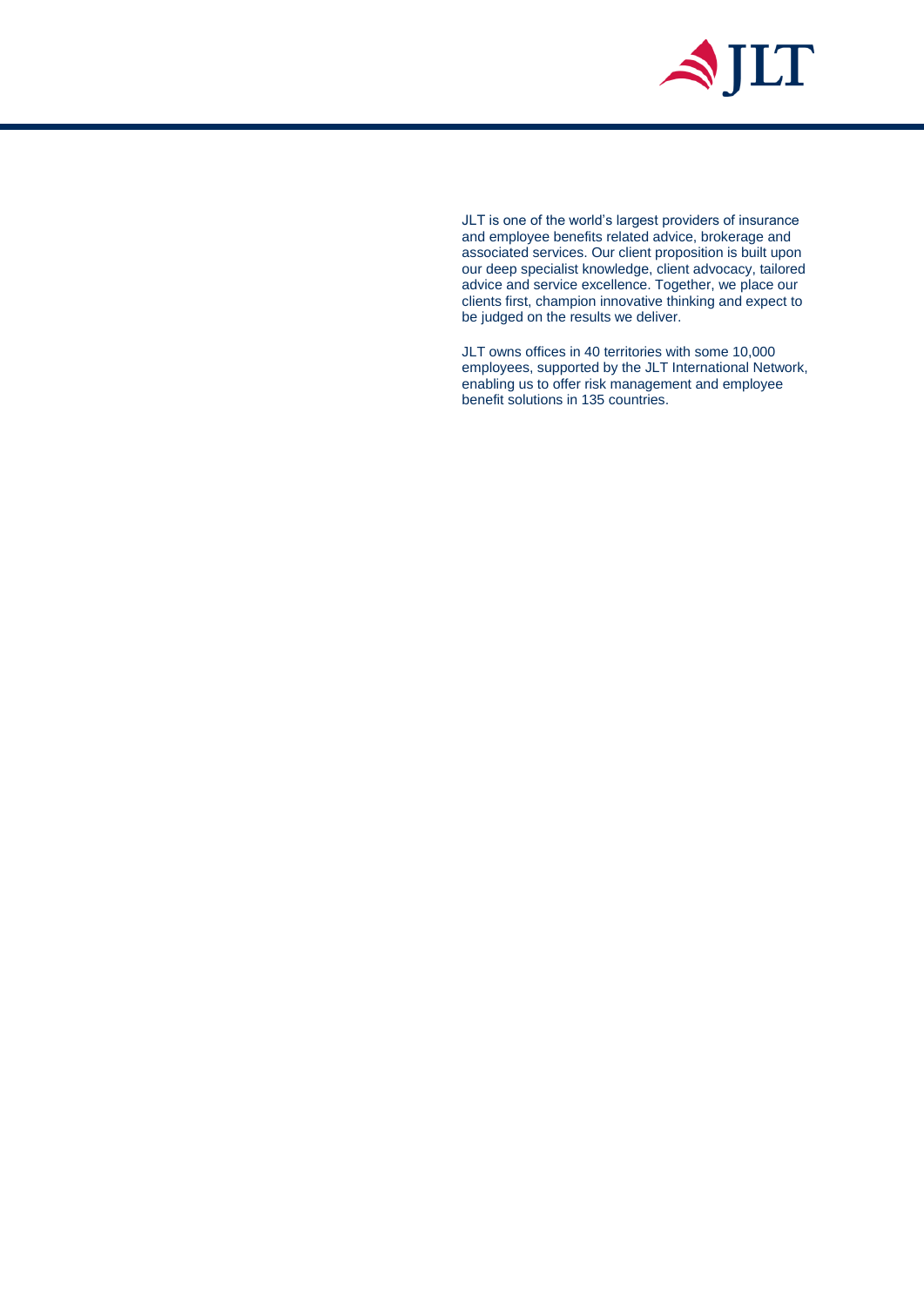

# **TABLE OF CONTENTS**

| 2.                                                                              |  |
|---------------------------------------------------------------------------------|--|
| 3.                                                                              |  |
| 4.                                                                              |  |
|                                                                                 |  |
|                                                                                 |  |
|                                                                                 |  |
|                                                                                 |  |
|                                                                                 |  |
|                                                                                 |  |
|                                                                                 |  |
| 5.                                                                              |  |
| 6.                                                                              |  |
|                                                                                 |  |
|                                                                                 |  |
|                                                                                 |  |
|                                                                                 |  |
|                                                                                 |  |
|                                                                                 |  |
|                                                                                 |  |
|                                                                                 |  |
| Appendix A - 2017/2018 Estimated Premium Summary including statutory charges 16 |  |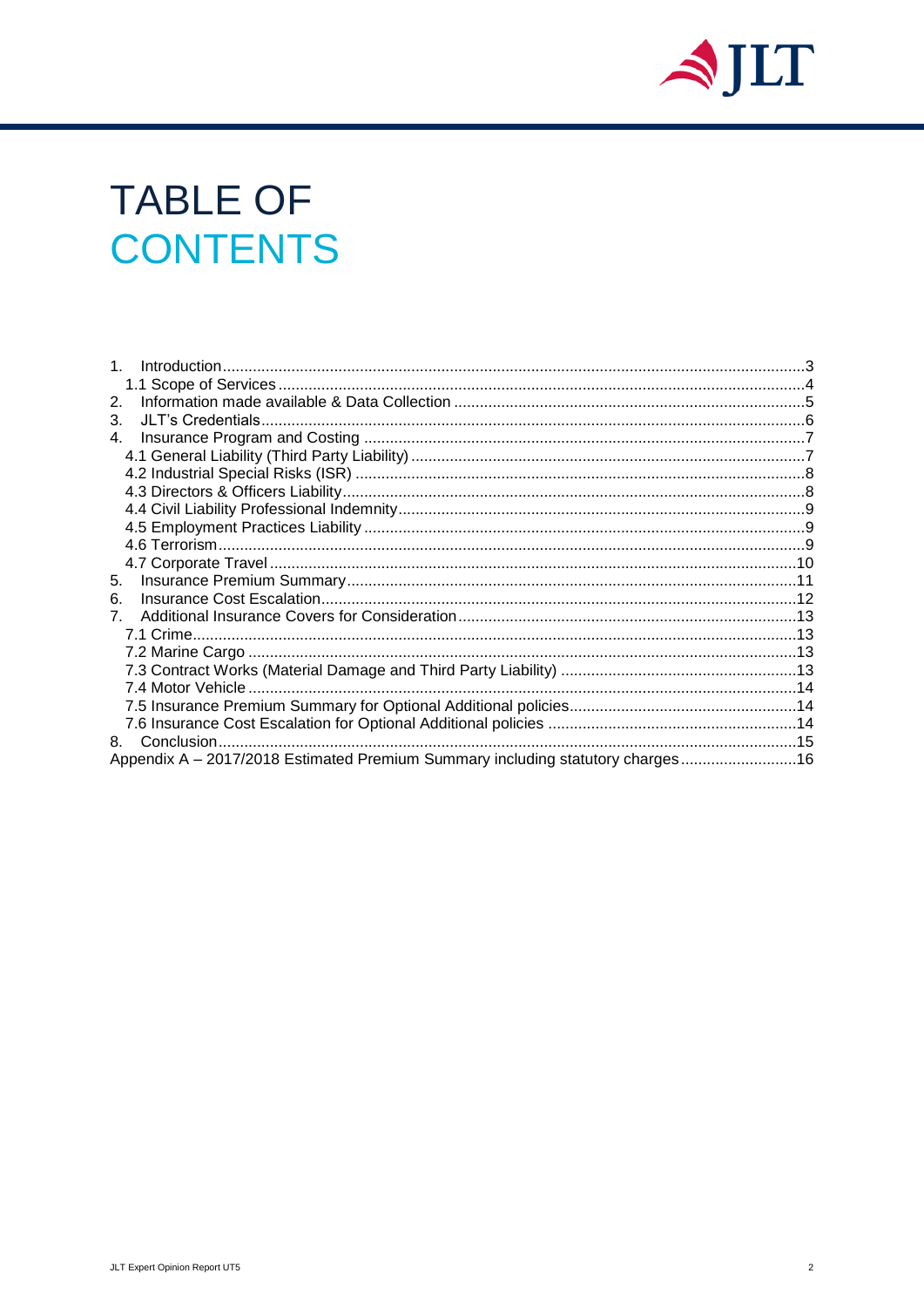

# <span id="page-3-0"></span>1. INTRODUCTION

Aurizon Network Limited (Aurizon Network) is a wholly owned subsidiary of Aurizon Holdings Limited (Aurizon). Aurizon Network operates and manages approximately 2,600km of largely dedicated and purpose built heavy rail infrastructure known as the Central Queensland Coal Network (CQCN) which is under a 99 year lease with the State (Queensland Treasury Holdings Pty Ltd, The Department of Transport and Main Roads and Queensland Rail).

The CQCN principally provides freight services from Queensland's coal mines to various Ports and terminals. The following lines make up the network:

- Goonyella
- Blackwater
- Moura
- Newlands



Aurizon currently has a comprehensive insurance program in place which has been specifically designed for Aurizon's needs. This insurance program contains cover for Aurizon's Property and General Liability exposures which are placed via a Captive Insurance Company called Iron Horse Insurance Company Pte Ltd (Iron Horse). In addition to the Captive placement, there are a number of other policies placed directly within the Australian Insurance market.

The insurance premiums pertaining to the policies mentioned above are charged on an annual basis to Aurizon Holdings Ltd. The premiums represent all the activities of Aurizon Holdings and all of its subsidiary companies including Aurizon Network. A specific premium is not allocated to Aurizon Network or even more specifically to Aurizon Network for its management and operation of the CQCN.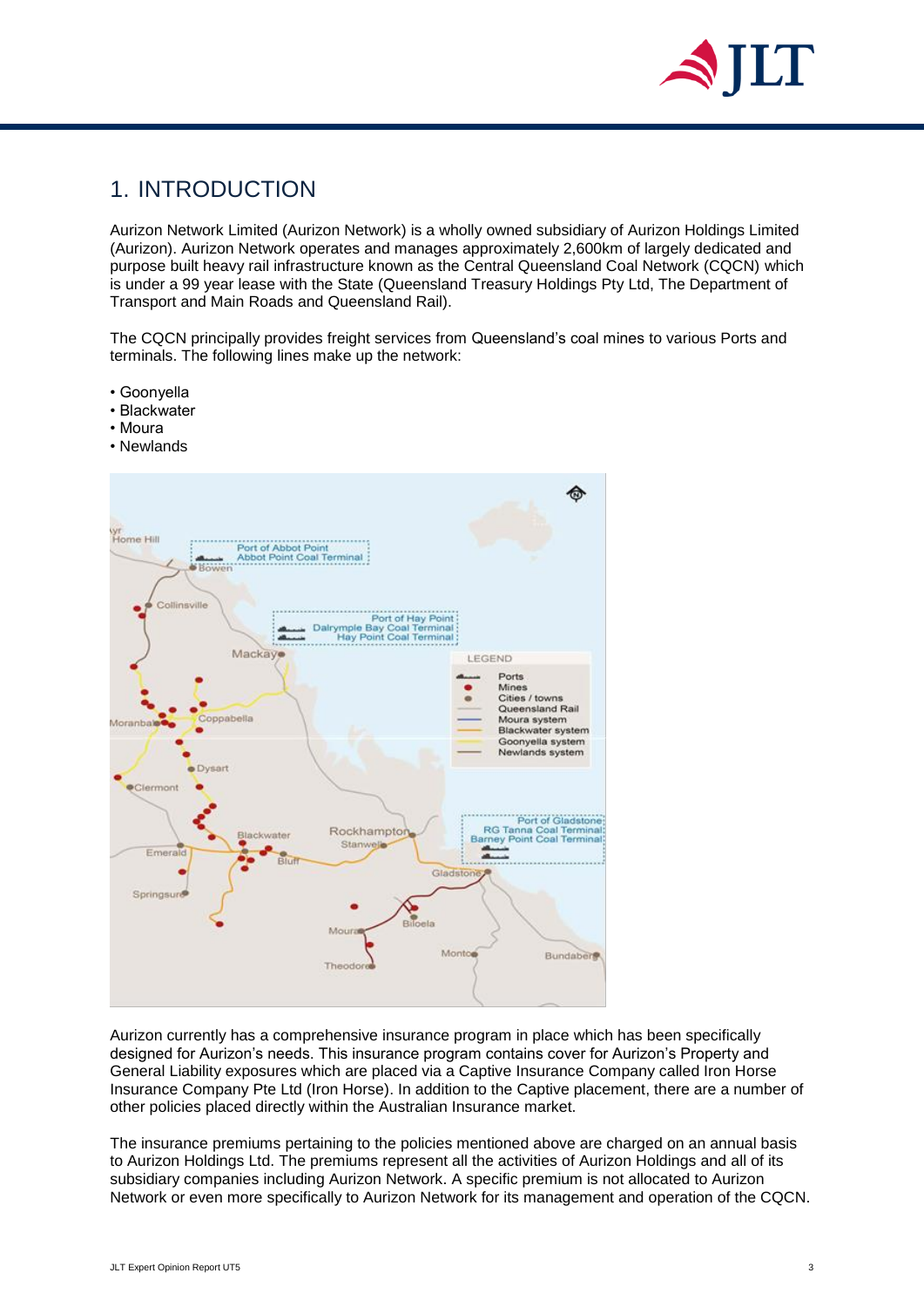

# <span id="page-4-0"></span>**1.1 Scope of Services**

Aurizon has commissioned Jardine Lloyd Thompson (JLT) to provide an expert opinion in respect of the cost and structure of a standalone insurance program covering solely Aurizon Network's (Network) risks in relation to the CQCN.

It is noted that this insurance opinion will be provided to the Queensland Competition Authority ("QCA") in support of Aurizon's next Draft Access Undertaking ("DAU"). It is also noted that the opinion is to include commentary regarding future premium costs for the UT5 period for the financial years 2017/18 to 2020/21.

Our scope of services, as outlined in our proposal dated 6th October 2015, are to provide Aurizon with an estimate of insurance premiums payable by Network's business on a stand-alone premium basis; and an estimate of the insurance cost escalators for the UT5 period for the following insurance risks and policy classes:

- Third Party Liability (General Liability)
- Directors and Officers liability;
- Employment Practices liability;
- Civil Liability Professional Indemnity;
- Corporate Travel;
- Industrial Special Risks property, including nominated Rollingstock; and
- Terrorism.

As an option to the above classes of risk, JLT has also provided cost indications for the following policies which may also be of interest to Network.

- Crime
- Marine Cargo
- Contract Works (Material Damage and Liability)
- Motor Vehicle

Whilst endeavouring to provide a reasonable expert opinion, JLT cannot guarantee future program structure in the insurance market due to a number of factors including but not limited to:

- Changing risk profile of Aurizon's Network business;
- Inability to predict the state of the insurance market in the future;
- Loss history for the category of risk;
- Global loss history (i.e. significant natural catastrophes) potentially resulting in withdrawal of capacity and creating upward pressure on pricing;
- Changing appetite of key insurers to underwrite a specific risk;
- Capacity of the insurance market; and
- Fluctuation in the cost of reinsurance.

It should be highlighted that the program design and premium costings contained in this report are conceptual indications only and are provided by the insurance market on a non-binding basis.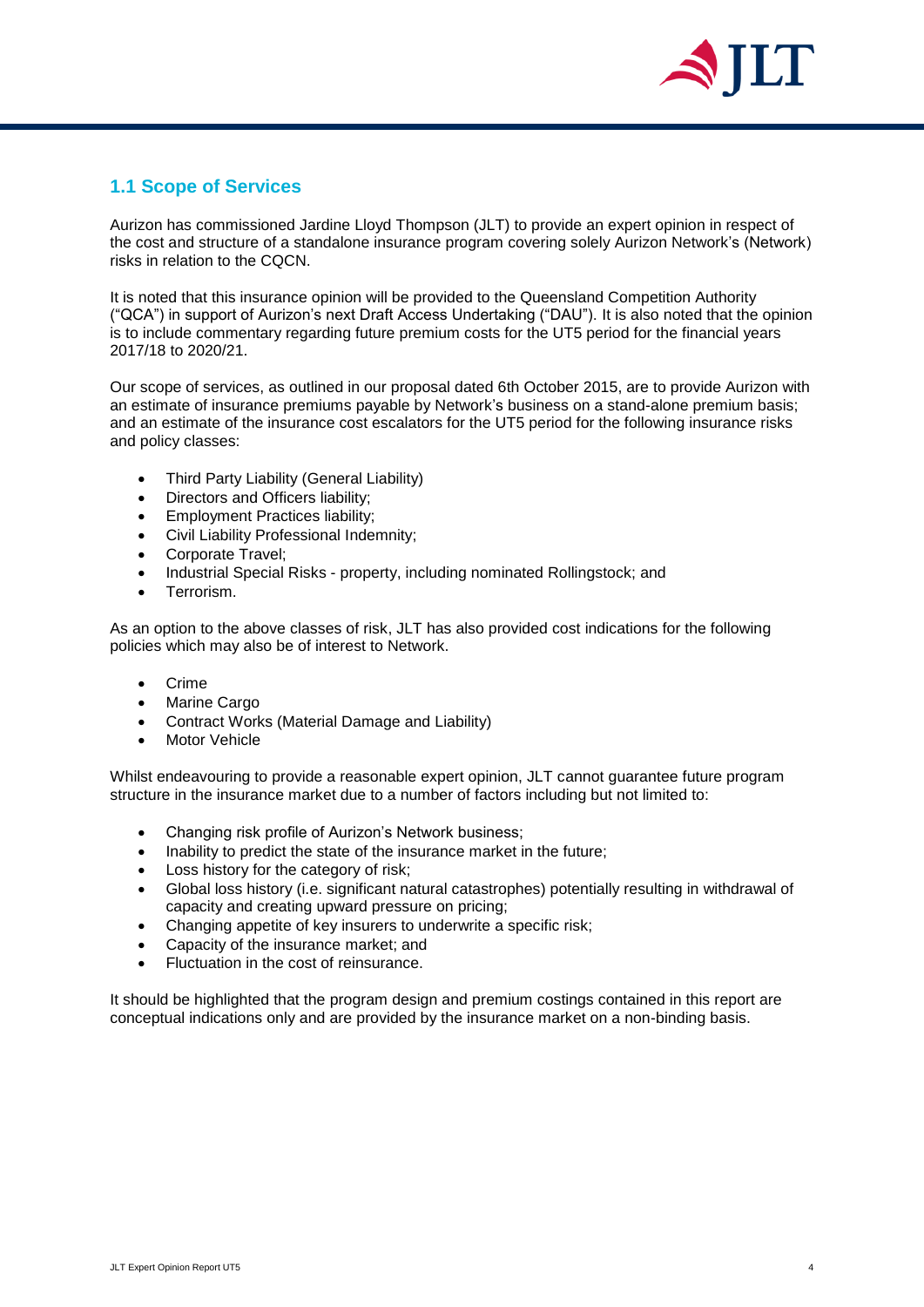

# <span id="page-5-0"></span>2. INFORMATION MADE AVAILABLE & DATA COLLECTION

On 6<sup>th</sup> July 2016, JLT provided Aurizon with an insurance questionnaire which contained a number of questions and requests of information needed in order for JLT to meet the Scope of Services.

The completed questionnaire was provided by Aurizon in an email dated 25 July 2016. The underwriting information provided in this questionnaire forms the basis on which the costings have been calculated, and is detailed within this report. Reference has also been made to various documents made available on Aurizon's website, including operation deeds, access agreements and financial statements.

Whilst scoping indicative premium costings, consideration was given to relevant property and liability claims that can be attributed to CQCN. For all other classes of insurance, JLT were not provided with any specific past claims data relating directly to the CQCN and therefore all premium costings outlined in this Opinion are on the basis that there have been either nil or minor claims specifically relating to the CQCN. If there have been any large losses in relation to the CQCN this would need to be examined as it could increase either, or both, the premium and deductible levels.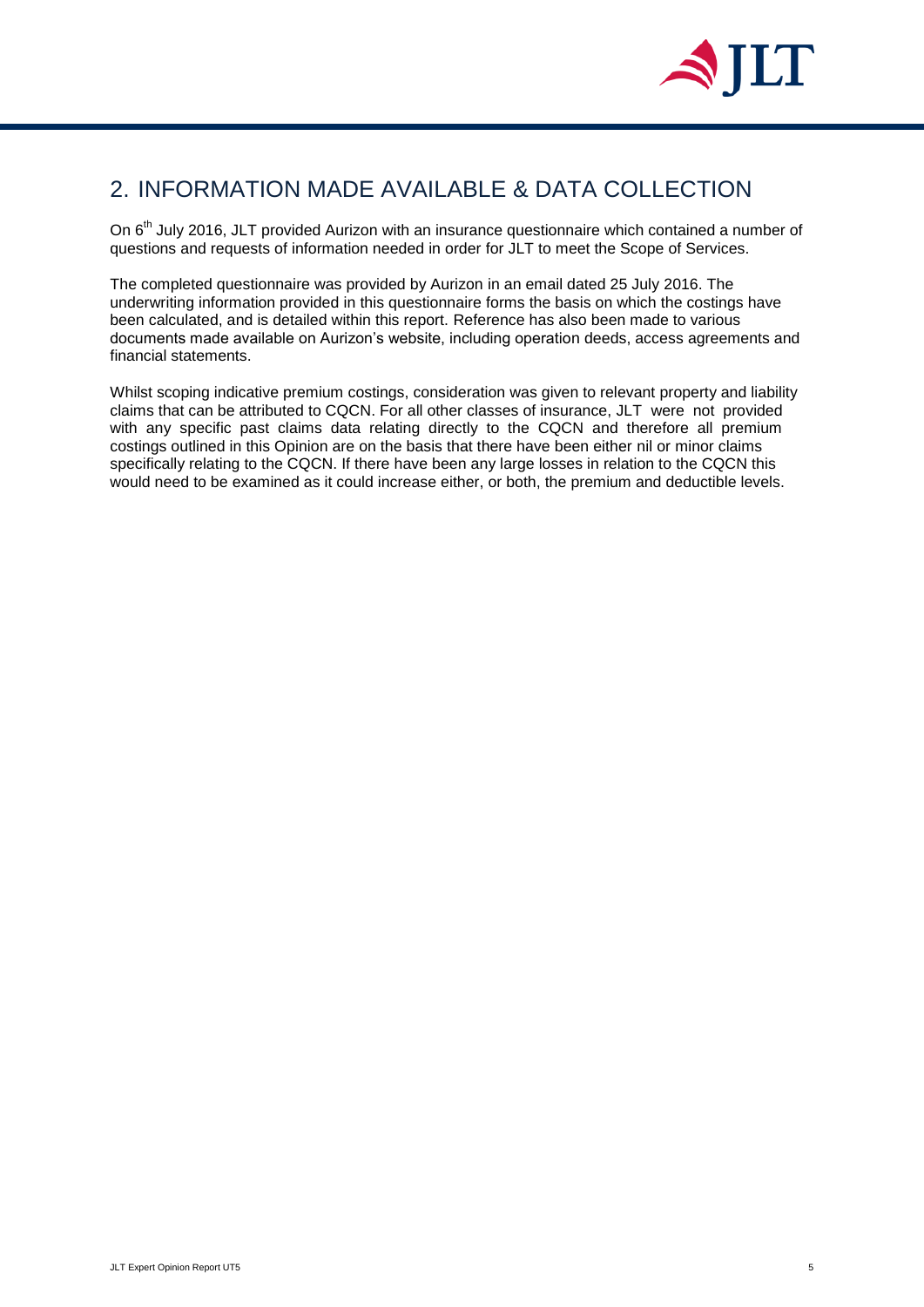

# <span id="page-6-0"></span>3. JLT'S CREDENTIALS

We pride ourselves on the depth of our experience and capabilities across the various industry sectors, with our strength borne from working with many of the world's largest mining, transport & logistics, construction and energy companies.

Following is a list (not exhaustive) of JLT Australia's relevant clients and experience:

- Aurizon Holdings Ltd
- Queensland Transport & Main Roads
- QUBE Logistics
- Incitec Pivot
- Sydney Metro
- Watpac
- Santos Gladstone LNG
- Gold Coast Rapid Transit Rail
- North Queensland Bulk Ports Corporation
- Wiggins Island Coal Export Terminal
- Woodside Petroleum
- Caltex Australia Ltd
- Graincorp
- Metcash Ltd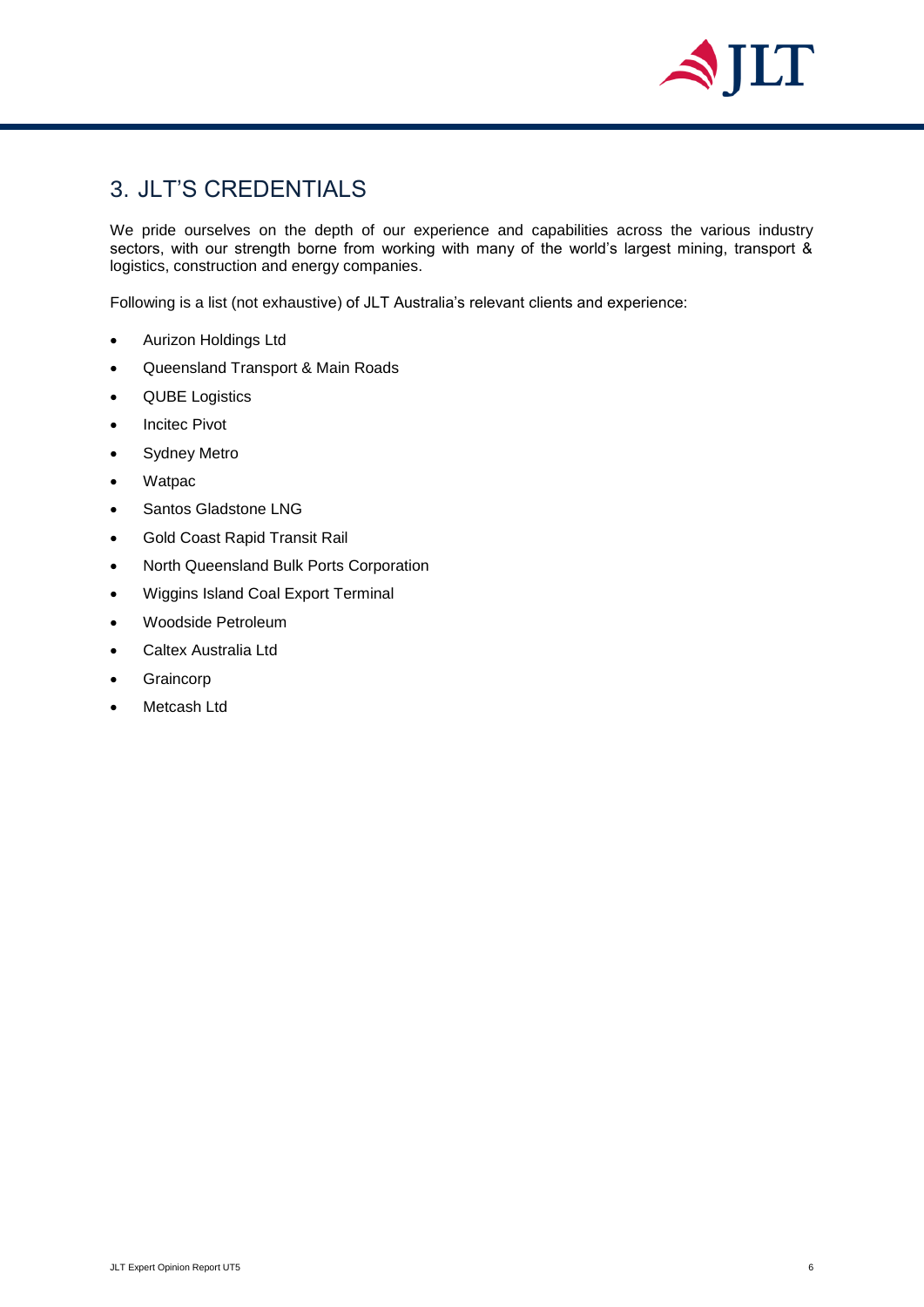

# <span id="page-7-0"></span>4. INSURANCE PROGRAM AND COSTING

All premiums contained in this report are Base Premiums, which do not include statutory charges such as Stamp Duty, GST or Fire Service Levies. The premiums have been based on levels of cover similar to that which is currently enjoyed by Aurizon.

All deductibles shown are in line with what would normally be expected to be carried by a Company such as Aurizon Network for the appropriate risk of each insurance class. JLT has only shown the standard / most pertinent deductibles for each class and it should be noted that in some cases some additional deductibles may be payable (for example Young / Inexperienced driver excesses under a motor policy).

As previously mentioned, Aurizon places its General Liability and Property (ISR) risks into the Captive insurer, Iron Horse. It is not expected that Aurizon Network would be able to access Iron Horse if it were a stand-alone entity, and as such, the placement options for these two classes are based on the capacity available in the traditional Australian and London markets.

In order to provide the costings contained in this report, JLT has found it necessary in some cases to approach some Insurers directly. All premiums have been based upon current insurance market conditions.

JLT can confirm that all premiums are reflective of Insurance Companies that satisfy as a minimum a Standard and Poors rating of A-.

## <span id="page-7-1"></span>**4.1 General Liability (Third Party Liability)**

The policy would provide cover for Network's legal liability to third parties for claims arising out of personal injury or property damage.

Terms have been provided on the basis of the supplied Access Agreements, and the following underwriting information for the 2016/17 period.

- The estimated Revenue is **manner** m
- The estimated Payroll is means
- The estimated number of employees will be
- Approximately  $\blacksquare$  contractors and sub-contractors will be engaged with an estimated annual  $p$ ayment of  $\blacksquare$ m
- Approximate payments of m m to Labour Hire companies

JLT approached both London and Australian markets for premium indications, and the market feedback was that to underwrite a risk of this nature on a standalone basis, a minimum deductible of \$500k each and every claim would be required. JLT has therefore proceeded on this basis.

The premium has been based on a policy Limit of Liability of **The Common State of Any one occurrence and in** the aggregate in respect of Product, Pollution and Bushfire Liability. Due to the relatively high overall limit of cover, a multi layered liability program involving several insurers would be required.

We would recommend setting a primary layer at a limit of mannepth. It is within this layer of cover that the vast majority of risk sits. JLT has priced this at a premium of

Sitting above the Primary layer, the remaining \$ m of cover would also need to be layered at a combined cost of circa \$143k. This pricing is similar to what Aurizon currently pay, and is reflective of the cost of capital.

Based on the above, it is JLT's expert opinion that this type of program would attract a total premium of \$648,000.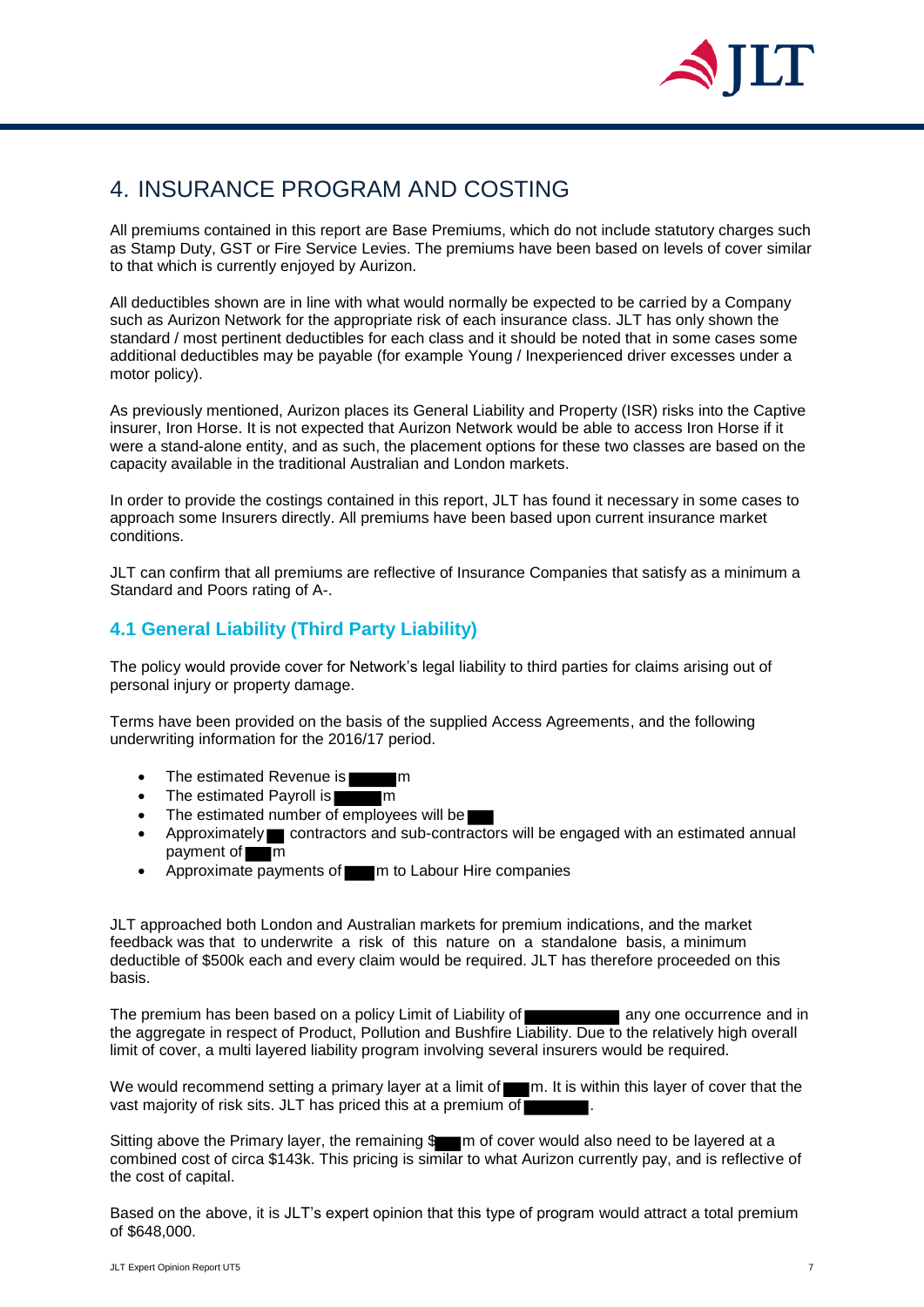

# <span id="page-8-0"></span>**4.2 Industrial Special Risks (ISR)**

An ISR policy will provide cover for physical loss or damage to Network's assets. Due to the nature of the access agreements, it is understood that cover for any consequential business interruption following a material damage loss in not required. It is possible however to factor in some cover for any associated Additional Increased Costs of Working that Network may suffer following a loss.

Declared Values

- Buildings, plant & machinery, contents and stock \$153,386,484
- Dwellings \$20,901,903
- Network Assets \$1,315,831,454
- Rollingstock \$306,931,472

At the time of writing this report, JLT can advise that there is still an oversupply of capacity in the market for property risk, including rail infrastructure. JLT explored various ways to structure this ISR placement, and with the current glut of capacity, a proportionate quota share would be appropriate.

Based on current market conditions and appetite, it has been established that a rate of 0.05% (excluding Rollingstock) would be achievable. Rollingstock would be rated at 0.15%. These rates would equate to a base premium of \$1,155,457.12.

Premium costings have been based on the following provisions.

- Claims under the policy would be limited to \$200m any one loss arising out of any one event at any one situation
- Rollingstock claims would be limited to \$50m any one loss
- Track and below rail infrastructure would not be covered except for a number of declared bridges and feeder stations.
- Additional Increased Costs of Working claims would be limited to \$10m
- Deductibles would be \$100,000 any one claim, but increasing to \$1,000,000 any one claim for Rollingstock.

## <span id="page-8-1"></span>**4.3 Directors & Officers Liability**

Directors' and Officers' liability Insurance (D&O) indemnifies the officers of a company (or in some cases to the organization itself), for losses and advancement of defence costs in the event of a legal action brought for alleged wrongful acts.

There are three main insuring clauses (A, B & C), which respectively provides cover for Directors and Officers, Company Re-imbursement and Company securities (Side C).

The capacity that individual insurance companies are able to put out will vary, however in most cases this would be no more than \$20m for any one insurer and therefore based on Policy Limit of m a large number of underwriters would need to participate on the program.

For clauses A&B, a premium of \$255,000 would be required for a limit of mann. The ownership structure of Network would to a large extent determine to what level of Side  $\overline{C}$  cover is required. Assuming that Network would also be ASX listed and require Side C to a limit of m, an additional premium of \$152,000 would be warranted on the basis that the Side C limit is shared with the A&B policy limit. Deductibles would be \$250,000 for Company Reimbursement claims and \$1,000,000 for Securities claims.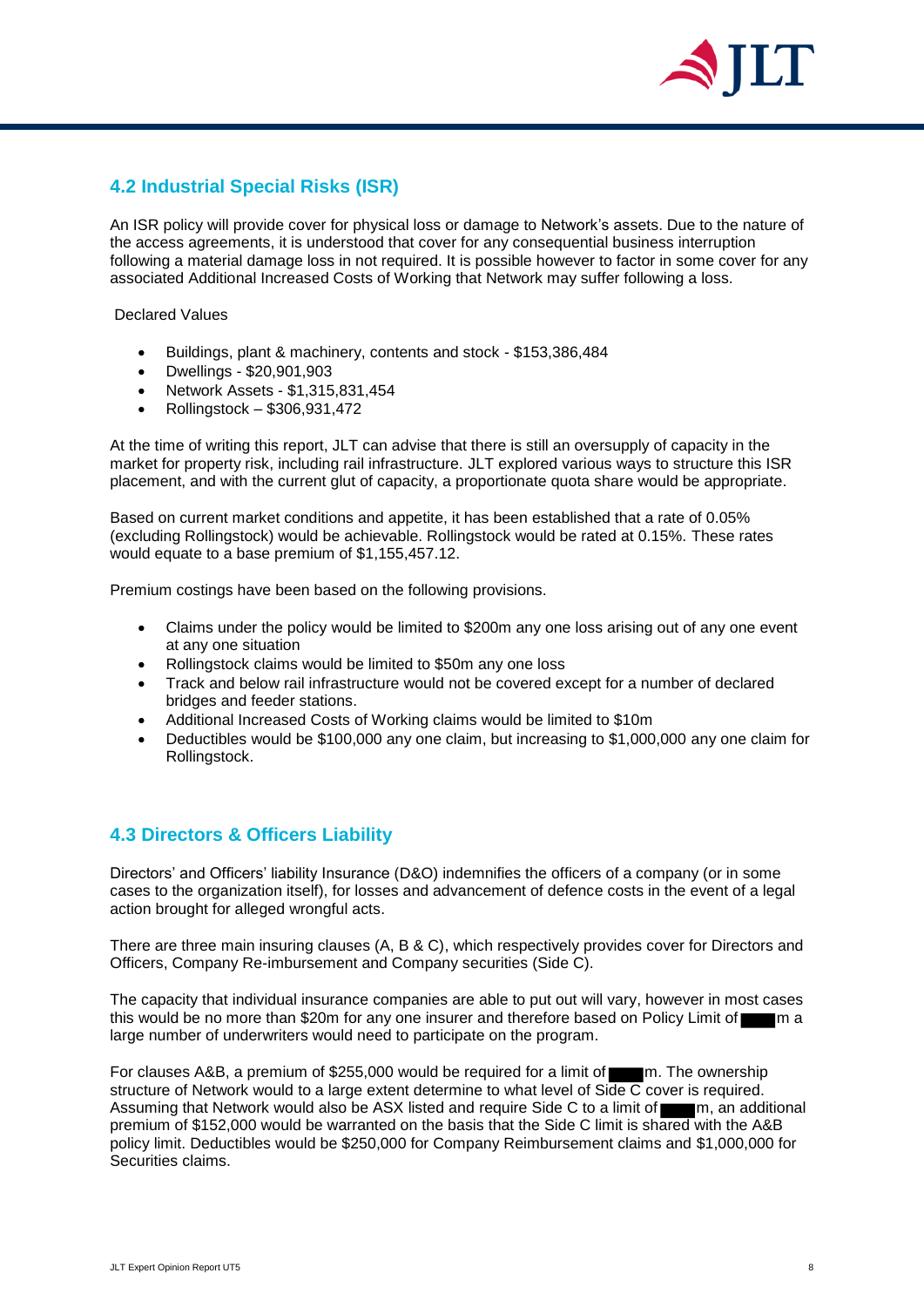

## <span id="page-9-0"></span>**4.4 Civil Liability Professional Indemnity**

Whilst Network asked JLT to include premium costings for this type of policy, in the completed insurance questionnaire, Network were unable to identify any professional services provided to third parties that were specifically attributable to CQCN. Revenue derived from Network's Professional Services was declared to be incidental at a figure of circa \$500k.

In view of this, the premium costing we have provided is an indication based on a nominal limit of indemnity of m. A premium of \$55,000 based on a deductible of \$50k would be appropriate.

However, should Network's Professional Services replicate that which was previous declared being under the annual Aurizon Holdings policy then the premium would increase depending on the limit of cover purchased.

## <span id="page-9-1"></span>**4.5 Employment Practices Liability**

Underwriting Information

- The estimated number of employees in relation to the CQCN is
- The estimated annual Payroll is **the estimated annual Payroll is**

Terms have been based on a benchmarked Policy Limit of (any one occurrence and in the annual aggregate), subject to a policy deductible of \$50,000 each and every claim.

It is JLT's expert opinion that subject to a completed proposal form, an annual premium of \$6,000 would be appropriate.

## <span id="page-9-2"></span>**4.6 Terrorism**

Terrorism events are excluded under the ISR policy. Cover however is provided through the Australian Reinsurance Pool Corporation with an exception for events relating to Rollingstock.

Underwriting Information:

The estimated total value of Rollingstock is \$306,931,472

Terms have been based on a Policy limit of \$100,000,000. Claims would be subject to a deductible of \$500,000.

JLT met with Aurizon's Terrorism underwriter and discussed the matter, and a premium of \$58,014 would be required.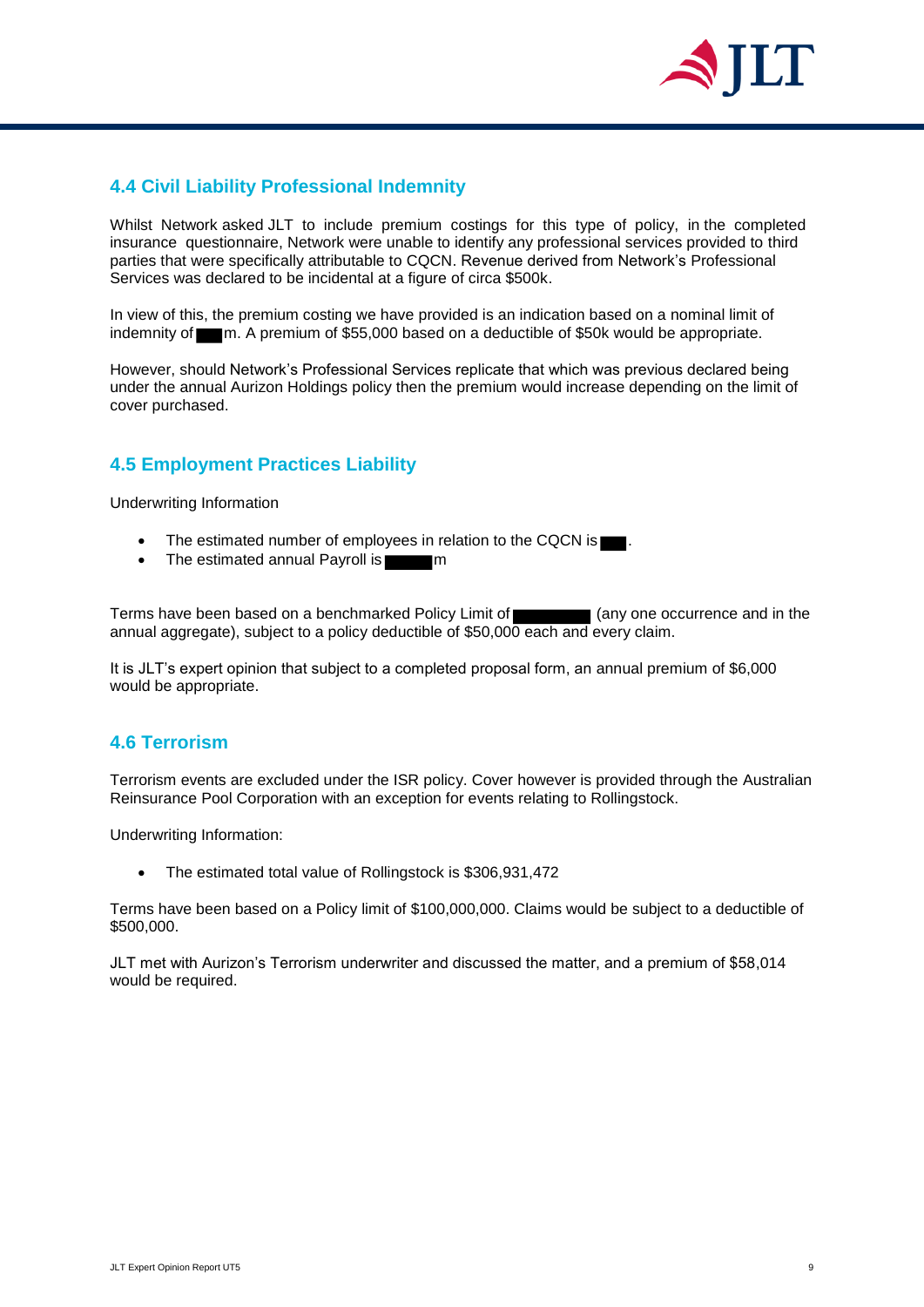

## <span id="page-10-0"></span>**4.7 Corporate Travel**

Underwriting Information:

- The estimated number of overseas trips in any one year is 100
- The estimated number of trips within Australia in any one year is 3180

Terms have been based on Policy limits as shown in the table below, claims would be subject to a deductible of 7 days for temporary total Disablement claims, and \$250 for Portable Business Equipment claims.

It is JLT's expert opinion that an annual premium of \$7,500 would be appropriate.

#### **Schedule of Benefits:**

|                                                | Section 1 - Personal Accident & Sickness |                                                                         |              |  |
|------------------------------------------------|------------------------------------------|-------------------------------------------------------------------------|--------------|--|
|                                                |                                          | Part A - Accidental Death & Disablement                                 | \$1,000,000  |  |
|                                                |                                          | Accompanying Spouse/Partner                                             | \$250,000    |  |
|                                                |                                          | Accompanying Dependent Children                                         | \$25,000     |  |
|                                                |                                          | Part B - Weekly Injury Benefit                                          |              |  |
|                                                |                                          | 85% of weekly income to a maximum of payable for up to 156 weeks        |              |  |
|                                                | Section 2:                               | Overseas Medical & Evacuation                                           | Unlimited    |  |
|                                                | Section 3:                               | Chubb Response 24/7                                                     | Included     |  |
|                                                | Section 4:<br>Section 5:                 | Loss of Deposits, Cancellation/Curtailment<br>Luggage, Money & Portable | Unlimited    |  |
|                                                |                                          | - Electronic Equipment                                                  |              |  |
|                                                |                                          | - Deprivation of Luggage                                                | \$3,000      |  |
|                                                |                                          | - Personal Luggage                                                      | \$20,000     |  |
|                                                |                                          | - Personal Money & Travel Documents                                     | \$5,000      |  |
|                                                |                                          | - Portable Electronic Equipment                                         | \$10,000     |  |
|                                                | Section 6:                               | <b>Rental Vehicle Excess</b>                                            | \$10,000     |  |
|                                                | Section 7:                               | <b>Missed Transport Connection</b>                                      | \$5,000      |  |
|                                                |                                          | Overbooked flights                                                      | \$5,000      |  |
|                                                | Section 8:                               | Personal Liability                                                      | \$10,000,000 |  |
|                                                | <b>Section 9:</b>                        | <b>Alternative Employee</b>                                             | \$50,000     |  |
|                                                | Section 10:                              | Kidnap, Ransom & Extortion                                              | \$1,000,000  |  |
|                                                |                                          | Hijack & Detention (\$1,000 per day) max                                | \$20,000     |  |
|                                                | Section 11:                              | <b>Extraterritorial Workers' Compensation</b>                           |              |  |
|                                                |                                          | - Weekly Benefit                                                        | \$1,000      |  |
|                                                |                                          | - Event Benefit                                                         | \$1,000,000  |  |
|                                                | Section 12:                              | <b>Political Unrest and Natural Disaster</b>                            |              |  |
|                                                |                                          | Evacuation                                                              | \$50,000     |  |
| <b>AGGREGATE LIMITS</b><br><b>OF LIABILITY</b> |                                          |                                                                         |              |  |
|                                                |                                          | Any one Accident or Occurrence                                          | \$5,000,000  |  |
|                                                | Non Scheduled Air travel                 |                                                                         | \$2,000,000  |  |
|                                                |                                          | Kidnap-Ransom and Extortion                                             | \$2,000,000  |  |
|                                                |                                          | <b>Extra Territorial Workers Compensation</b>                           | \$1,000,000  |  |
|                                                |                                          | <b>Political Unrest and Natural Disasters Evacuation</b>                | \$200,000    |  |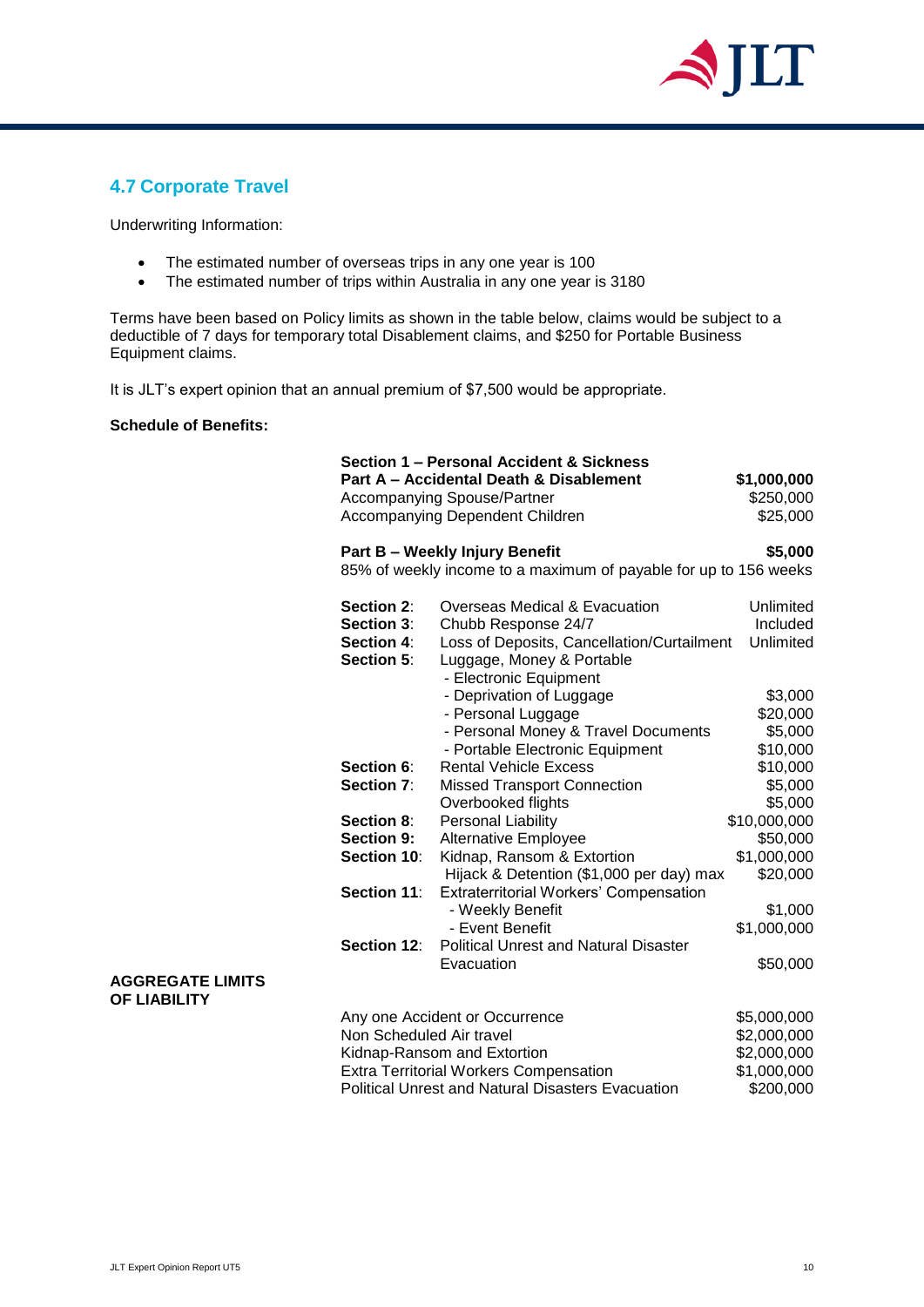

# <span id="page-11-0"></span>5. INSURANCE PREMIUM SUMMARY

| <b>Class of Insurance</b>              | <b>Base Premium</b> |  |  |
|----------------------------------------|---------------------|--|--|
| <b>General Liability</b>               | \$648,000           |  |  |
| <b>Industrial Special Risks</b>        | \$1,155,457.12      |  |  |
| Directors & Officers Liability         | \$407,000           |  |  |
| Civil Liability Professional Indemnity | \$55,000            |  |  |
| <b>Employment Practices Liability</b>  | \$6,000             |  |  |
| Terrorism                              | \$58,014            |  |  |
| <b>Corporate Travel</b>                | \$7,500             |  |  |
| <b>Total</b>                           | \$2,336,971.12      |  |  |

## **Statutory Charges**

All Base premiums are subject to a variety of statutory taxes and charges as shown below. Please refer to Appendix A for details of the total premium payable including statutory charges.

#### **Terrorism**

Following the terrorist events that occurred in the United States of America on 11 September 2001, there was a global withdrawal of terrorism insurance. Consequently under an Australian ISR policy, Terrorism events are an excluded peril.

The Australian Government was concerned that the lack of comprehensive insurance cover for commercial property or infrastructure would lead to a reduction in financing and investment in the Australian property sector, and as such The Australian Reinsurance Pool Corporation (ARPC) was established under the Terrorism Insurance Act 2003.

The ARPC provides ongoing administration of, a scheme that would provide insurance cover for eligible terrorism losses, involving commercial property and associated business interruption losses. In order to fund the ARPC, a terrorism levy is applied to a policyholder's property (ISR) premium, which is influenced by the Post Code of where the risk is situated.

| l TIER OR REGION | <b>OLD RATE</b> | <b>NEW RATE</b> |
|------------------|-----------------|-----------------|
| TIER A (CDB)     | 12%             | 16%             |
| TIER B (URBAN)   | 4%              | 5.3%            |
| TEIR C (RURAL)   | 2%              | 2.6%            |

Up until 01 April 2016, Terrorism rates have remained stable since the introduction of the scheme in 2003, however with effect from 01 April 2016 an increase of approximately 30% was introduced.

#### **Fire Service Levy**

Currently there is no Fire Service Levy in Queensland

#### **GST**

As of 15 August 2016, the current GST rate of 10% applies to premiums for risks placed in Australia

#### **Stamp Duty**

As of 15 August 2016, the current Stamp Duty rate in Queensland is 9%.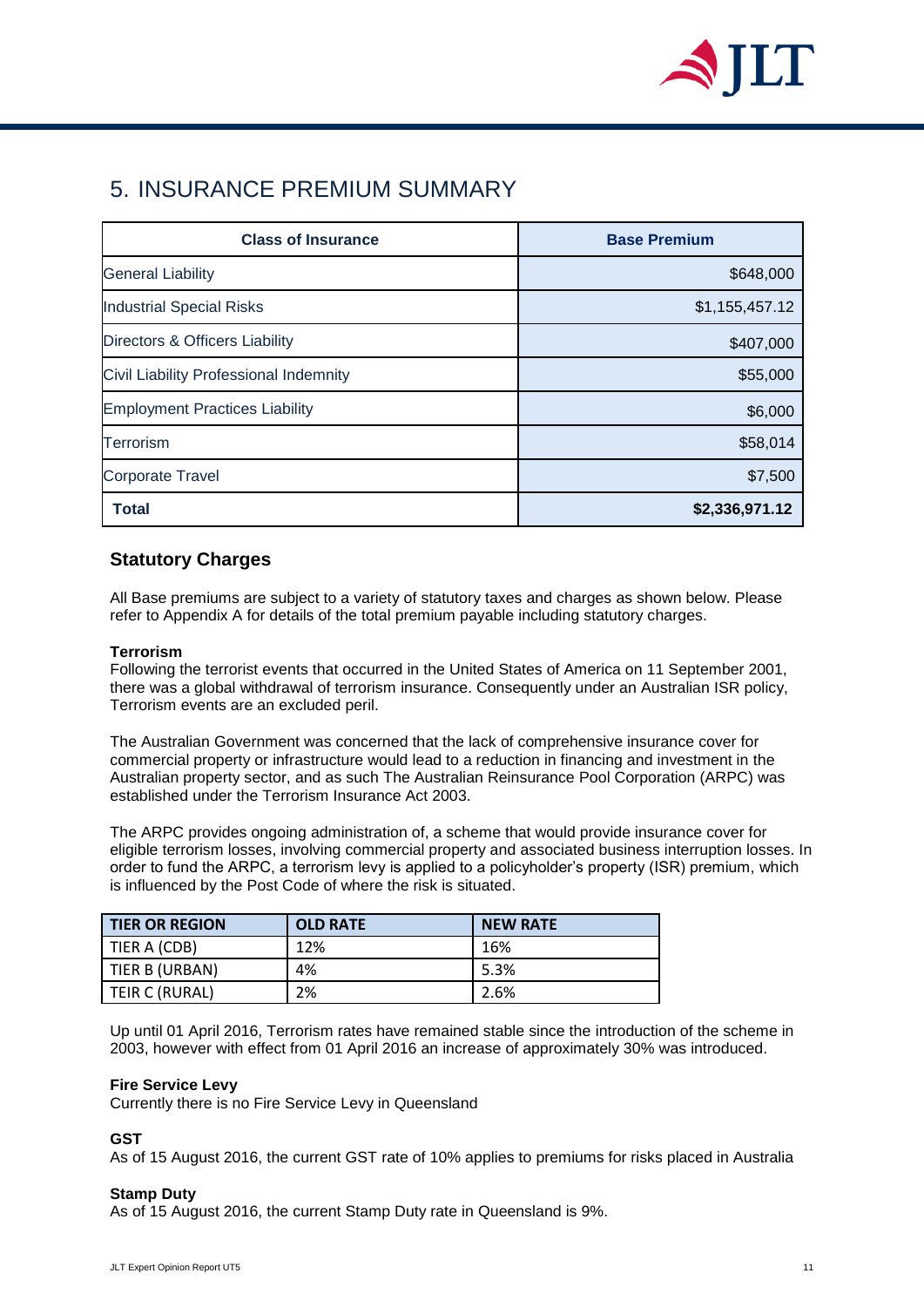

# <span id="page-12-0"></span>6. INSURANCE COST ESCALATION

As part of the scope of services, JLT has also been requested to provide an estimate of insurance premiums for the UT5 period being the financial years from 2017/2018 through to 2020/2021.

As previously mentioned, it is extremely difficult to estimate future insurance premiums due to numerous factors (as listed in Section 1.1 of this report). JLT therefore suggest that the annual premium indications provided in Section 5 of this report be increased by the current Consumer Price Index (CPI).

As per the statistics made available by the Australian Bureau of Statistics, the CPI for Insurance and Financial Services was 2.4% (as of 05 August 2016). The annual premiums shown in the table below take into consideration the CPI of 2.4% which has been applied on an annual compounding basis. This of course is on the assumption that the CPI for Insurance and Financial Services will remain at 2.4% until 2021.

| 2017/2018      | 2018/2019      | 2019/2020      | 2020/2021      |
|----------------|----------------|----------------|----------------|
| \$2,336,971.12 | \$2,393,058.43 | \$2,450,491.83 | \$2,509,303.63 |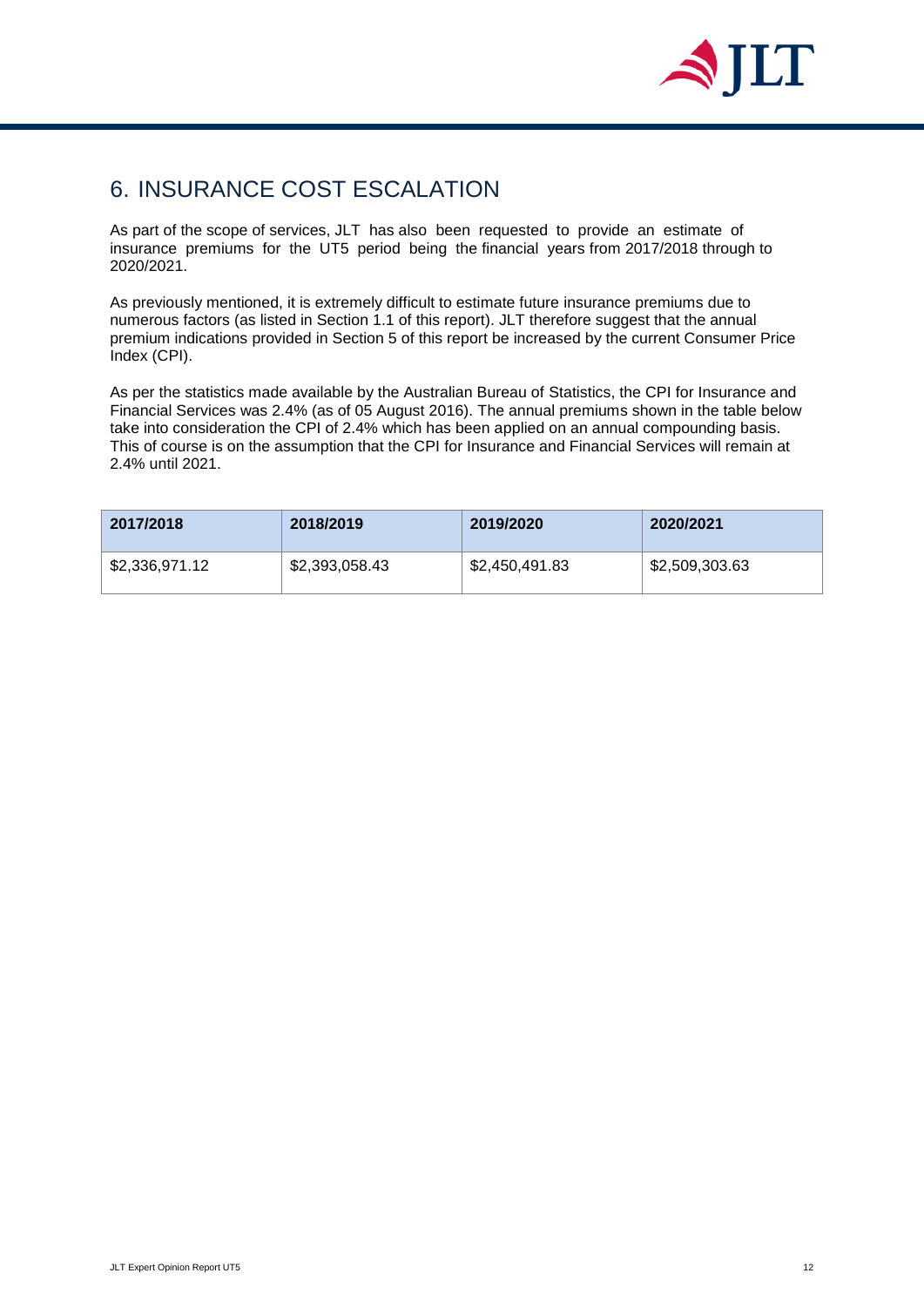

# <span id="page-13-0"></span>7. ADDITIONAL INSURANCE COVERS FOR CONSIDERATION

In addition to the various policy classes previous mentioned, JLT has also provided cost indications for the following policies which may also be of interest to Aurizon Network.

## <span id="page-13-1"></span>**7.1 Crime**

This policy would cover Network for its exposures to loss arising from Employee dishonesty, forgery and third party computer and funds transfer fraud

Underwriting Information

- The estimated number of employees in relation to the CQCN is
- The estimated revenue is **many of the estimated revenue** is

Terms have been based on a benchmarked Policy Limit of (any one occurrence and in the annual aggregate), subject to a policy deductible of \$250,000 each and every claim.

It is JLT's expert opinion that subject to a completed proposal form, an annual premium of \$25,000 would be appropriate.

## <span id="page-13-2"></span>**7.2 Marine Cargo**

This policy would cover Network for its exposures to loss or damage to goods whilst being transported or "in transit". It is understood that it is extremely difficult to estimate the total value of goods that is transported in any one policy period and therefore the premium has been calculated on the estimated revenue of **m** 

Terms have been based on a benchmarked Policy Limit of \$20,000,000 (any one conveyance), subject to a policy deductible of \$50,000 each and every claim.

An annual premium of \$115,000 would be required.

### <span id="page-13-3"></span>**7.3 Contract Works (Material Damage and Third Party Liability)**

Based on an estimated total annual contract value is \$184,520,000 and Material Damage deductibles shown below, a premium of \$239,876 would be required. This has been based on a combined rate of 0.13% for both sections of cover.

Third Party liability claims would be subject to an excess of \$150,000 for contractors / sub-contractors and Labour Hire, and \$25,000 for all other losses.

| <b>EXCESS CATEGORY</b>            | <b>ORIGINAL ESTIMATED CONTRACT VALUE</b> |              |              |          |  |
|-----------------------------------|------------------------------------------|--------------|--------------|----------|--|
|                                   | \$ 0 to 10m                              | \$10m to 25m | \$25m to 50m | \$ > 50m |  |
| Each Loss except as below         | 25,000                                   | 50,000       | 75,000       | 100,000  |  |
| Cyclone, Storm, tempest and flood | 50,000                                   | 75,000       | 100,000      | 125,000  |  |
| DE4/LEG2                          | 50,000                                   | 50,000       | 75,000       | 100,000  |  |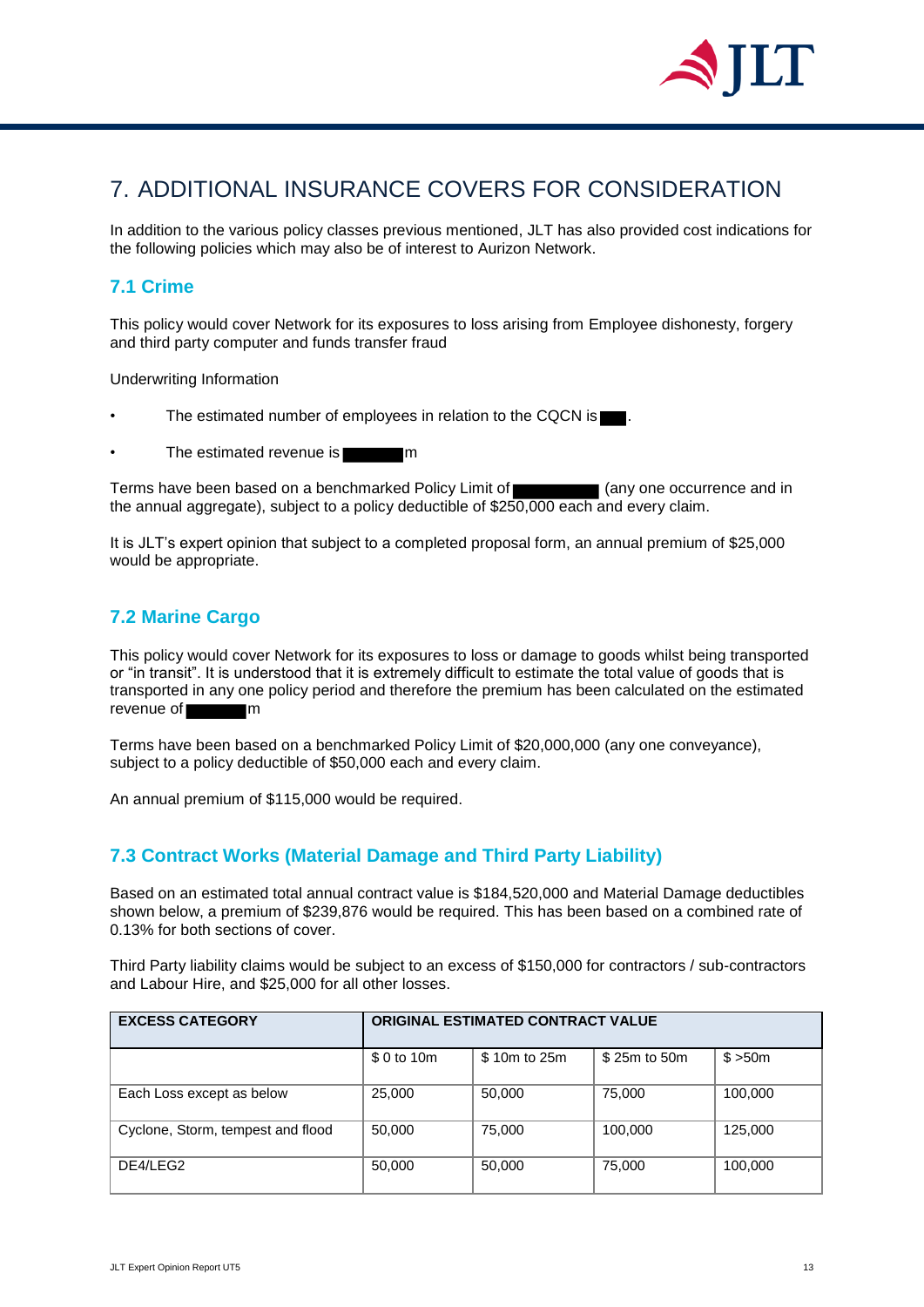

## <span id="page-14-0"></span>**7.4 Motor Vehicle**

Underwriting Information

The estimated number of vehicles to be insured is 701.

Terms have been based on historical claims data proportionate to those currently available under the Aurizon program. Claims would be subject to a policy deductible of \$5,000 each and every claim.

An annual premium of \$285,000 would be required.

# <span id="page-14-1"></span>**7.5 Insurance Premium Summary for Optional Additional policies**

| <b>Class of Insurance</b>                       | <b>Base Premium</b> |  |  |
|-------------------------------------------------|---------------------|--|--|
| Marine Cargo                                    | \$115,000           |  |  |
| Contract Works - Material Damage & TP Liability | \$239,876           |  |  |
| <b>Motor Vehicle Fleet</b>                      | \$285,000           |  |  |
| Crime                                           | \$25,000            |  |  |
| <b>Total</b>                                    | \$664,876           |  |  |

# <span id="page-14-2"></span>**7.6 Insurance Cost Escalation for Optional Additional policies**

| 2017/2018 | 2018/2019 | 2019/2020 | 2020/2021 |
|-----------|-----------|-----------|-----------|
| \$664,876 | \$680,833 | \$697,173 | \$713,905 |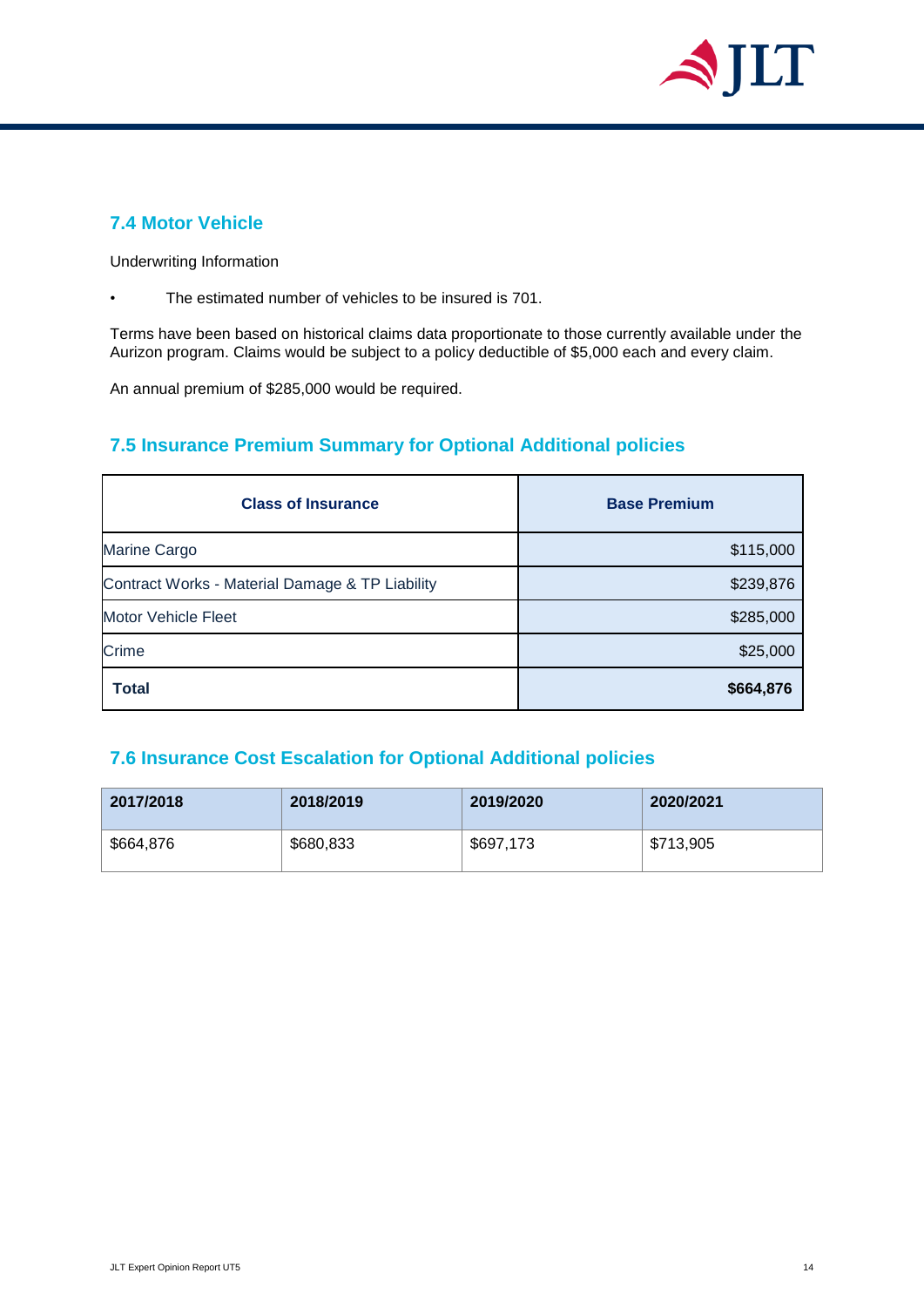

# <span id="page-15-0"></span>8. CONCLUSION

In JLT's expert opinion, in the event that Network would implement its own stand-alone insurance program in respect of the CQCN, a total premium of \$2,336,971.12 plus statutory charges would be required for the first year of placement.

To compliment this amount, it is conceivable that a further \$664,876 plus statutory charges would be applicable if Network were to take out the additional policies that would be considered to be prudent for an organisation such as Network.

Appendix A provides for the first year of placement, details of the total premium payable including statutory charges split between the core insurances as detailed within the scope and the proposed additional policies for consideration. Furthermore, the Industrial Special Risks premium and statutory charges as detailed in Appendix A, provides a further split between the following insurable assets;

- Buildings, plant & equipment, contents and network assets
- Rollingstock
- Feeder stations

Notwithstanding the premium escalation shown in Section 6 of this report, it should be noted that at this moment of time it is widely accepted that we are at the bottom of an extremely competitive soft market, and furthermore it is the opinion of many in the Insurance Industry that rates and premiums will start to increase in the near future.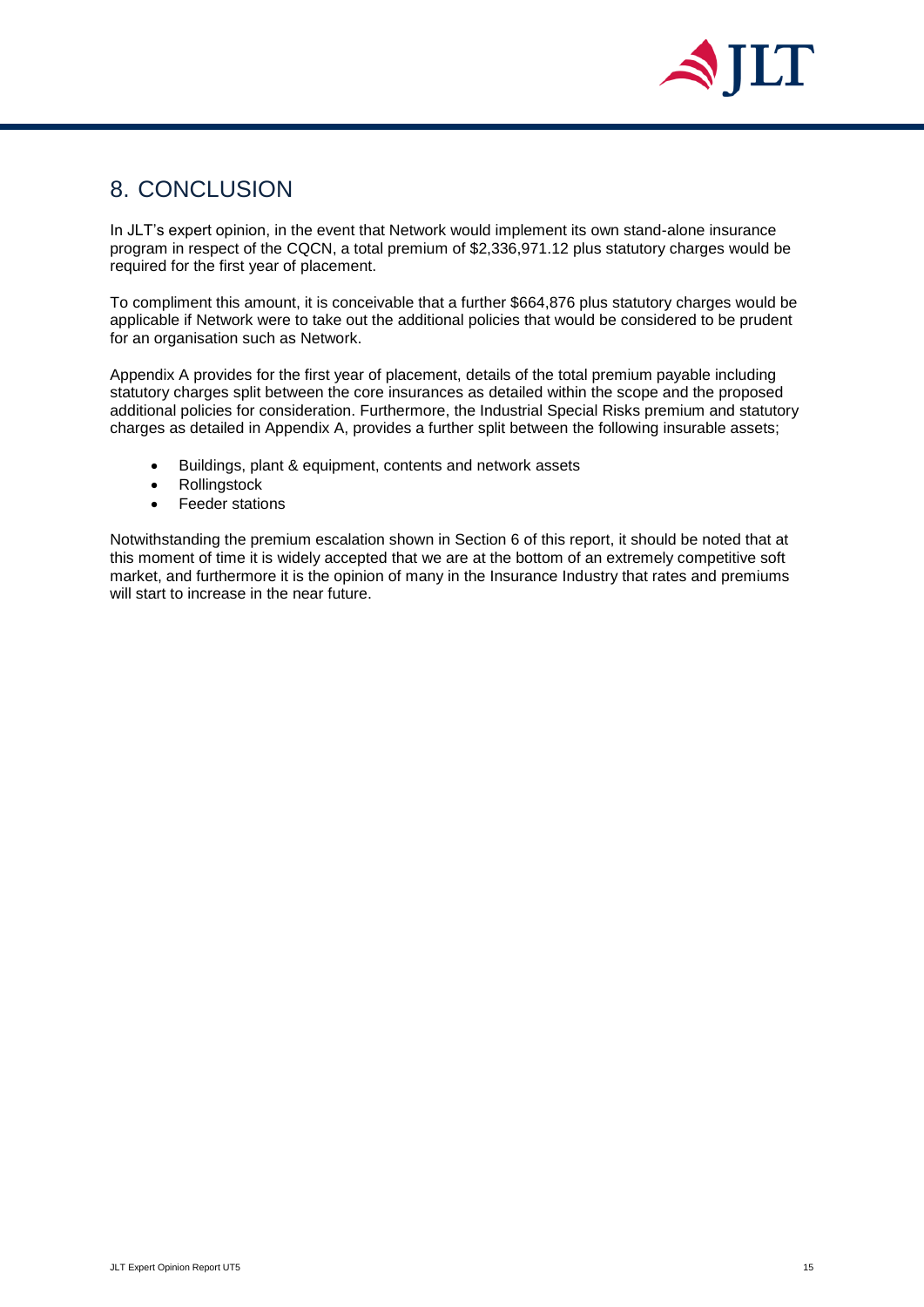

# APPENDIX A – 2017/2018 ESTIMATED PREMIUM SUMMARY INCLUDING STATUTORY CHARGES

<span id="page-16-0"></span>

| <b>Class of Insurance</b>                                         | <b>Premium</b> | Terrorism   | <b>GST</b>   | <b>Stamp Duty</b> | <b>Total Premium</b> |
|-------------------------------------------------------------------|----------------|-------------|--------------|-------------------|----------------------|
| <b>Industrial Special Risks</b>                                   |                |             |              |                   |                      |
| Buildings, plant & equipment, contents, network assets            | \$366,809.92   | \$9,791.64  | \$37,660.16  | \$37,283.55       | \$451,545.27         |
| Rollingstock                                                      | \$410,397.20   | \$0.00      | \$41,039.72  | \$40,629.32       | \$492,066.24         |
| Split for feeder stations (Value \$756,500,000)                   | \$378,250.00   | \$10,097.02 | \$38,834.70  | \$38,446.36       | \$465,628.08         |
| Total                                                             | \$1,155,457.12 | \$19,888.66 | \$117,534.58 | \$116,359.23      | \$1,409,239.59       |
| <b>General Liability</b>                                          |                |             |              |                   |                      |
| General Liability - (London Portion) Primary \$30m xs of \$4m SIR | \$648,000.00   | \$0.00      | \$64,800.00  | \$64,152.00       | \$776,952.00         |
| <b>Total</b>                                                      | \$648,000.00   | \$0.00      | \$64,800.00  | \$64,152.00       | \$776,952.00         |
| <b>Other Classes of Insurance</b>                                 |                |             |              |                   |                      |
| Directors & Officers Liability                                    | \$407,000.00   | \$0.00      | \$40,700.00  | \$40,293.00       | \$487,993.00         |
| Civil Liability Professional Indemnity                            | \$55,000.00    | \$0.00      | \$5,500.00   | \$5,445.00        | \$65,945.00          |
| <b>Employment Practices Liability</b>                             | \$6,000.00     | \$0.00      | \$600.00     | \$594.00          | \$7,194.00           |
| Terrorism (Rollingstock)                                          | \$58,014.00    | \$0.00      | \$5,801.40   | \$5,743.39        | \$69,558.79          |
| <b>Corporate Travel</b>                                           | \$7,500.00     | \$0.00      | \$750.00     | \$742.50          | \$8,992.50           |
| Total                                                             | \$533,514.00   | \$0.00      | \$53,351.40  | \$52,817.89       | \$639,683.29         |
| <b>Additional Insurance Covers for Consideration</b>              |                |             |              |                   |                      |
| Crime                                                             | \$25,000.00    | \$0.00      | \$2,500.00   | \$2,475.00        | \$29,975.00          |
| Marine Cargo                                                      | \$115,000.00   | \$0.00      | \$11,500.00  | \$11,385.00       | \$137,885.00         |
| <b>Contract Works</b>                                             | \$239,876.00   | \$0.00      | \$23,987.60  | \$23,747.72       | \$287,611.32         |
| <b>Motor Fleet</b>                                                | \$285,000.00   | \$0.00      | \$28,500.00  | \$28,215.00       | \$341,715.00         |
| <b>Total</b>                                                      | \$664,876.00   | \$0.00      | \$66,487.60  | \$65,822.72       | \$797,186.32         |
| <b>PREMIUM TOTALS</b>                                             | \$3,001,847.12 | \$19,888.66 | \$302,173.58 | \$299,151.84      | \$3,623,061.20       |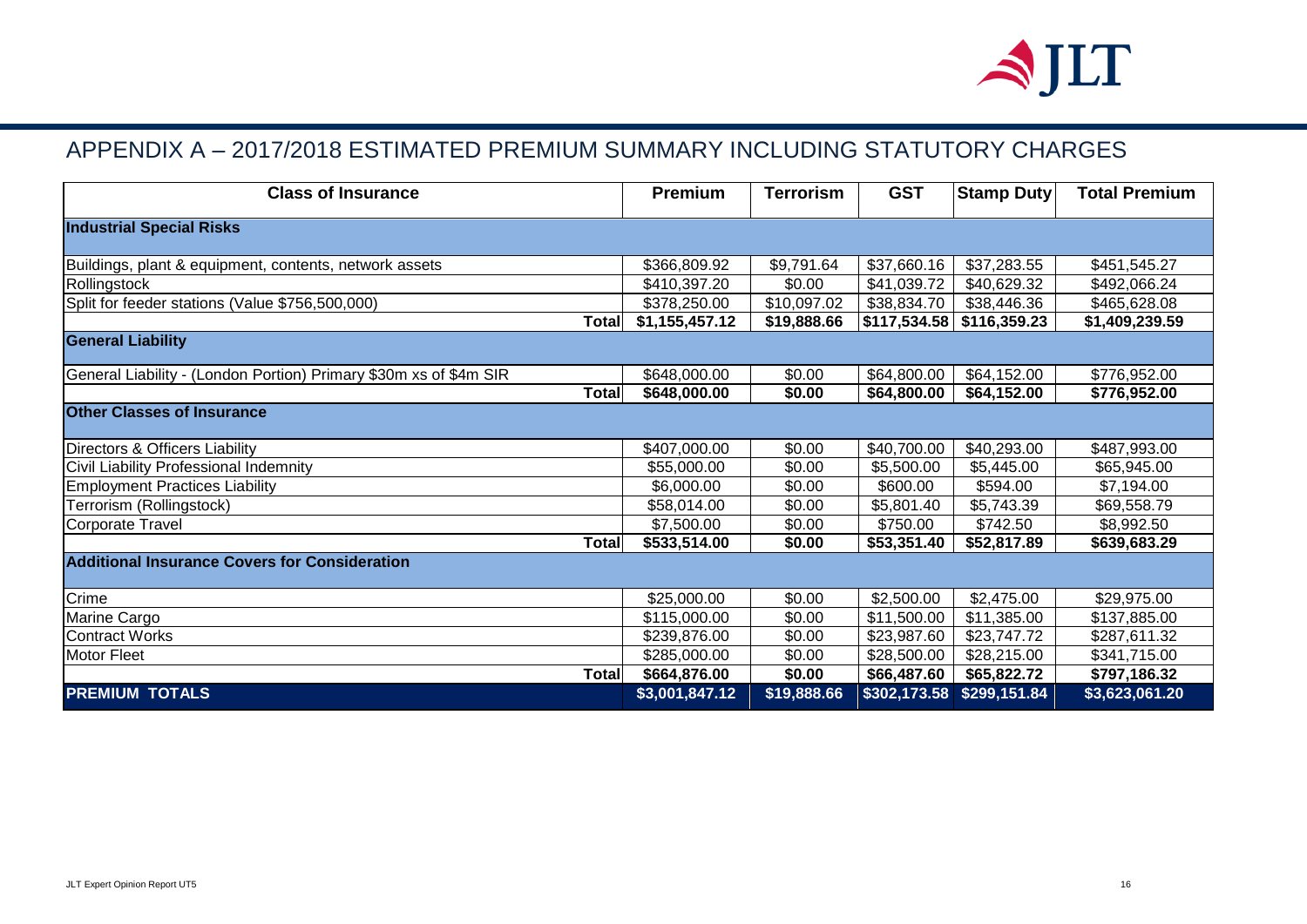

#### **Proprietary Nature of Proposal**

This proposal is prepared for the sole and exclusive use of the party or organisation to which it is addressed. Therefore, this document is considered proprietary to Jardine Lloyd Thompson Pty Ltd (JLT) and may not be made available to anyone other than the addressee or person within the addressee's organisation who is designated to evaluate or implement the proposal. JLT proposals may be made available to other persons or organisations only with written permission of JLT.

#### **© Copyright**

All rights reserved. No part of this document may be reproduced or transmitted in any form by any means, electronic or mechanical, including photocopying and recording, or by an information storage or retrieval system, except as may be permitted, in writing, by JLT.